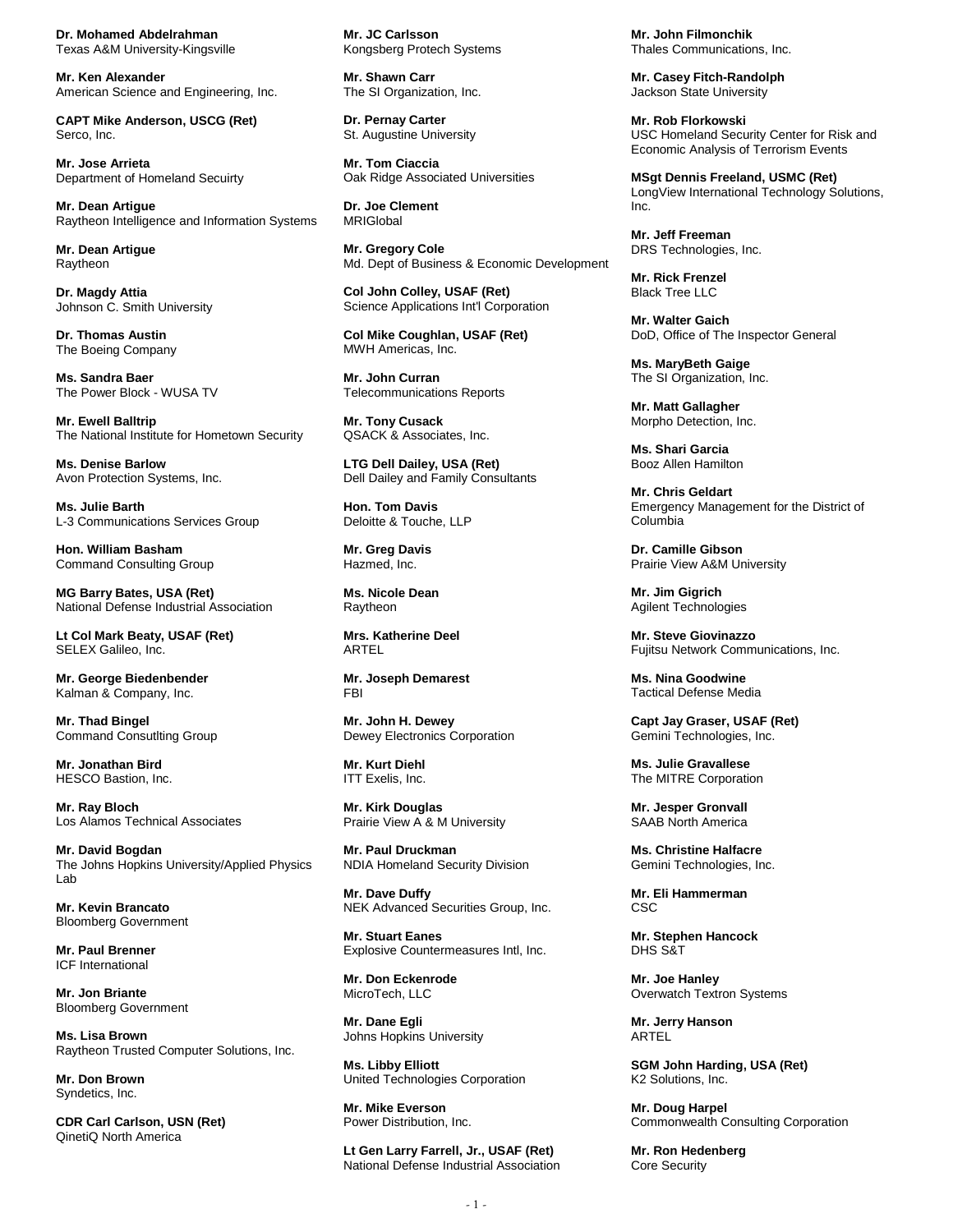**Mr. Marvin Heinze** Naval Mine and AS Warfare Command

**LCDR Jim Held, USN (Ret)** Tactical Electronics

**Mr. Mac Henderson** PriceWaterhouseCoopers

**Lt Col Phil Henning, CPP, USAF (Ret)** Brink's, Inc.

**Ms. Jessica Herrera-Flanigan** Monument Policy Group

**Mr. Manfred Hirt** IHS, Inc.

**Mr. Thomas Hoare** Command Consulting Group

**LTC Michael Hoban, USA** U.S. Army

**Mr. Kevin Hopkins** Science Applications Int'l Corporation

**Mr. Scott Horton** Bloomberg Government

**Mr. Patrick Host** Defense Daily-Access Intelligence, LLC.

**Mr. Leo Hurtado** Science Applications Int'l Corporation

**Mr. Tom Hutton** SRA International

**Mr. Kevin Igoe** Igoe Associates

**Ms. Michele Iverson** Alexa Strategies

**Ms. Michelle Iverson** Alexa Strategies

**Mrs. Kala Iyer** The Boeing Company

**Ms. Judith Jacobson** Cassidy & Associates

**LTC Jake Jakubek, USA (Ret)** Allen-Vanguard Corporation

**Ms. Lisa Janes** Canadian Embassy

**Mr. Matt Jankowski** Celerant Government Services, Inc.

**Mr. Fadi Jarrar** Govplace

**Mr. Ian Jefferies** US Senate Comm. on Commerce Science & **Transportation** 

**Mr. Phil Kangas** Grant Thornton

**Mr. Will Kee** Commonwealth Technology, Inc.

**Mr. Kevin Kelley** American Red Cross **Mr. Paul Kendall** CH2M HILL, Inc.

**Ms. Leigh Kersh** Jackson State University

**Mr. Peter Kind** Institute for Defense Analysis

**Mr. Ted Koblick** WFS Defense, Inc.

**Mr. Bernard Krauss** SAIC

**Mr. Bernard Krauss** SAIC

**LTC Jim Krempel, USA (Ret)** Commonwealth Technology, Inc.

**Mr. Lou Krupkin** Sky Saver

**Mr. Frank Lagasse** Ensco, Inc.

**Mrs. Sherry lakes** Office of National Intelligence

**LTC Steve Landry, USA (Ret)** URS Federal Services

**Mr. Brian Lebeck** Triumph Enterprises, Inc.

**Mr. Jonathan Leibundguth** Raytheon

**RADM Tony Lengerich, USN (Ret)** Oracle Corporation

**Mr. Ryan Lewis CSC** 

**Mr. Bob Lohfeld, Jr.** SEV1TECH

**Mr. Steve Lord** GAD

**Mr. Rich Lum, Jr.** NOVA Corporation

**Mr. Steve Lundin** Allen-Vanguard Corporation

**Mr. Rick Lusk** Oak Ridge National Laboratory

**Mrs. Iantha Malbon** Virginia Union University

**Mr. Niten Malik** Microsoft Corporation

**Mrs. Amy Mathews** DoD, Office of The Inspector General

**Mr. Jim May** TORC Robotics

**Ms. Andrea McCarthy** NTT DATA Federal Services, Inc.

**Mr. Walter McClean, III** Booz Allen Hamilton

**Ms. Robin McCoy** DoD, Office of The Inspector General **Mr. Albert McIntyre** Jackson State University

**LCDR Brian McIntyre, USN (Ret)** SEV1TECH

**Dr. Adrian Michalicek** Lockheed Martin Missiles and Fire Control

**Mr. Adam Miller** Lockheed Martin Missiles and Fire Control

**Maj Jack Mohney, USAF (Ret)** Defense Acquisition University

**Mr. Gary Monetti** TASC

**COL Thomas Moore, USA (Ret)** U.S. Naval War College

**Mr. Phil Morris** Harris Corporation

**LTC Bill Morrow, USA (Ret)** BCF Solutions, Inc.

**Mr. David Muccini** Owl Computing Technologies, Inc.

**Mr. Nick Myers** BAE Systems Technology Solutions and Services

**Mr. Robert Namejko** Department of Homeland Secuirty

**MajGen Gordon Nash, USMC (Ret)** Sierra Nevada Corporation

**Ms. Victoria Newhouse** DHS/TSA, OFC of Risk Based Security

**Mr. Tom Niemeyer** InDyne, Inc.

**Mr. DeWayne Offer** Prairie View A & M University

**Mr. David Olive** Catalyst Partners, LLC

**LCDR Sara Olsen, USN** Shoulder 2 Shoulder, Inc.

**RADM Jim Olson, USCG (Ret)** MacAulay Brown, Inc.

**Mr. Neal Owens** Battelle

**Col Tom Owens, USAF (Ret)** National Defense Industrial Association

**Dr. Sel Ozcelik** Texas A&M University-Kingsville

**Mr. David Pagan** Command Consulting Group

**LTC Brad Perkins, USA (Ret)** Ultra Electronics 3eTI

**RADM Rudy Peschel, USCG (Ret)** BayFirst

**Mr. Jim Petry** Trace Systems